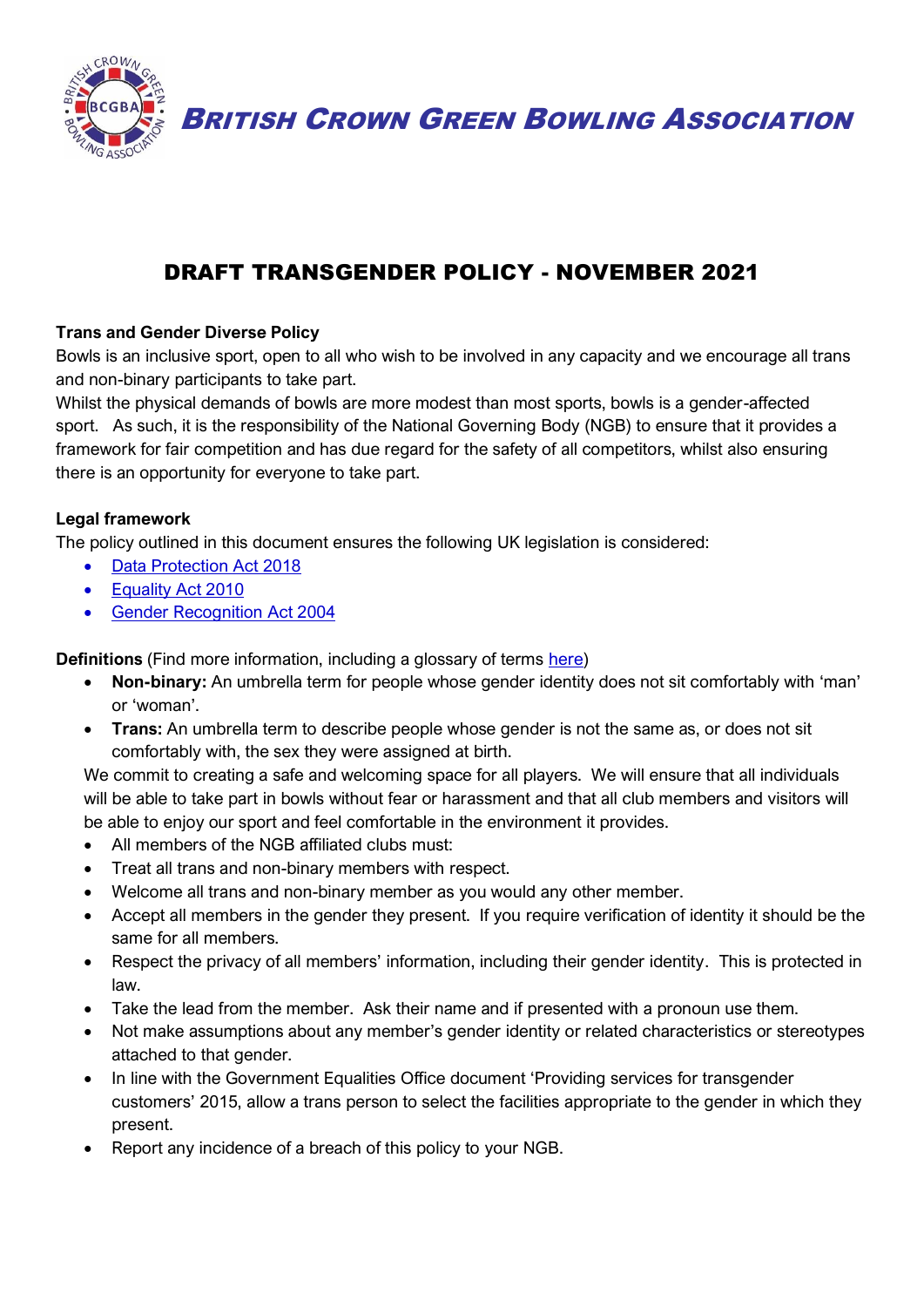## **Club membership and non-competitive activity**

If an existing club member needs to change the gender already listed on the membership record they will be required to notify the NGB of a change of gender identity in line with the specified process, which will be recorded by the NGB.

A member's gender identity cannot be changed mid-season, but we encourage members to socially transition and remain competing in the category they began the season competing in.

Members can take part in any NGB sanctioned non-competitive activity in their self-identified gender. All members should be treated with respect at all times and if concerns are reported relating to the acceptance of trans and/or non-binary members in any activity, the matter should be referred to us in line with our Disciplinary Regulations.

# **Competitive activity**

The Gender Recognition Act 2004 makes specific provision for sporting organisations to potentially prohibit or restrict a person with an acquired gender from competing in an event or events involving a genderaffected sport. A sport is a gender-affected sport if the physical strength, stamina or physique of average persons of one gender would put them at a disadvantage to average persons of the other gender as competitors in events involving the sport. The sport of bowls is a gender-affected sport.

# **Applications to compete in the women's category:**

Applications from any trans or non-binary member who seeks to compete in the women's category shall be required to comply with the stipulations outlined below.

**International competition** (defined as any event at international level; examples include but not limited to Test Matches, British Isles, World Bowls and Commonwealth Games):

- Notify your NGB of a change of gender identity in line with the specified process. The information will be recorded by your NGB.
- This gender identity cannot be changed for a minimum of 4 years.
- Submit an attestation from a medical professional that the member's total testosterone level in serum has been below 10 nmol/L for at least 12 months prior to the member's first competition and must remain below 10 nmol/L whilst competing in the women's category.

**National competition and local competition** (defined as any event that leads to world and/or British Isles and/or national and/or county and/or district and/or club finals; and any national, county and district leagues):

- Notify your NGB of a change of gender identity in line with the specified process. The information will be recorded by your NGB. The confirmation of change on gender identify will be shared with any County Association (if applicable) that the participants club is affiliated to.
- A member's gender identity cannot be changed mid-season, but we encourage members to socially transition and remain competing in the category they began the season competing in.
- Submit an attestation from a medical professional that the member's total testosterone level in serum has been below 10 nmol/L prior to the member's first competition and must remain below 10 nmol/L whilst competing in the women's category.

**Other local, intra-club and friendly competition** (defined as any event any other activity other than that described in 'International Competition' and 'National Competition and local competition'):

- Notify Bowls England of a change of gender identity in line with the specified process. The information will be recorded by Bowls England.
- A member's gender identity cannot be changed mid-season, but we encourage members to socially transition and remain competing in the category they began the season competing in.